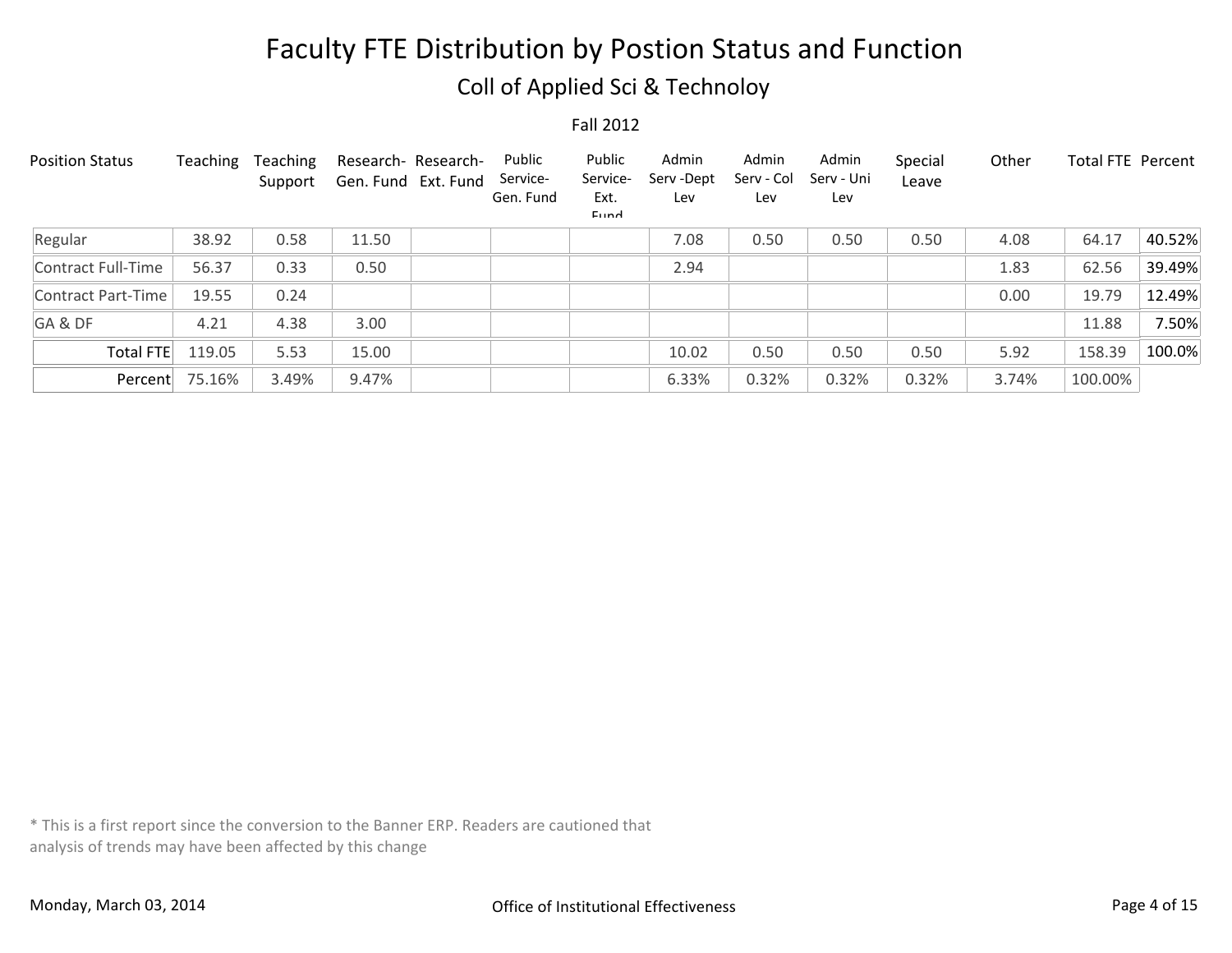## Coll of Architecture & Planning

Fall 2012

| <b>Position Status</b> | Teaching | Teaching<br>Support | Gen. Fund Ext. Fund | Research-Research- | Public<br>Service-<br>Gen. Fund | Public<br>Service-<br>Ext.<br>$E$ <sub>IIM</sub> | Admin<br>Serv -Dept<br>Lev | Admin<br>Serv - Col<br>Lev | Admin<br>Serv - Uni<br>Lev | Special<br>Leave | Other | <b>Total FTE Percent</b> |        |
|------------------------|----------|---------------------|---------------------|--------------------|---------------------------------|--------------------------------------------------|----------------------------|----------------------------|----------------------------|------------------|-------|--------------------------|--------|
| Regular                | 30.57    |                     | 7.00                | 0.25               | 0.50                            |                                                  | 4.25                       | 1.25                       |                            |                  | 0.83  | 44.65                    | 54.94% |
| Contract Full-Time     | 8.83     |                     | 0.50                |                    | 0.25                            |                                                  | 0.08                       |                            |                            |                  |       | 9.67                     | 11.89% |
| Contract Part-Time     | 4.46     |                     |                     |                    |                                 |                                                  |                            |                            |                            |                  |       | 4.46                     | 5.49%  |
| GA&DF                  |          | 18.00               | 2.50                |                    |                                 |                                                  | 0.50                       | 1.50                       |                            |                  |       | 22.50                    | 27.68% |
| Total FTE              | 43.86    | 18.00               | 10.00               | 0.25               | 0.75                            |                                                  | 4.83                       | 2.75                       |                            |                  | 0.83  | 81.28                    | 100.0% |
| Percent                | 53.96%   | 22.15%              | 12.30%              | 0.31%              | 0.92%                           |                                                  | 5.95%                      | 3.38%                      |                            |                  | 1.03% | 100.00%                  |        |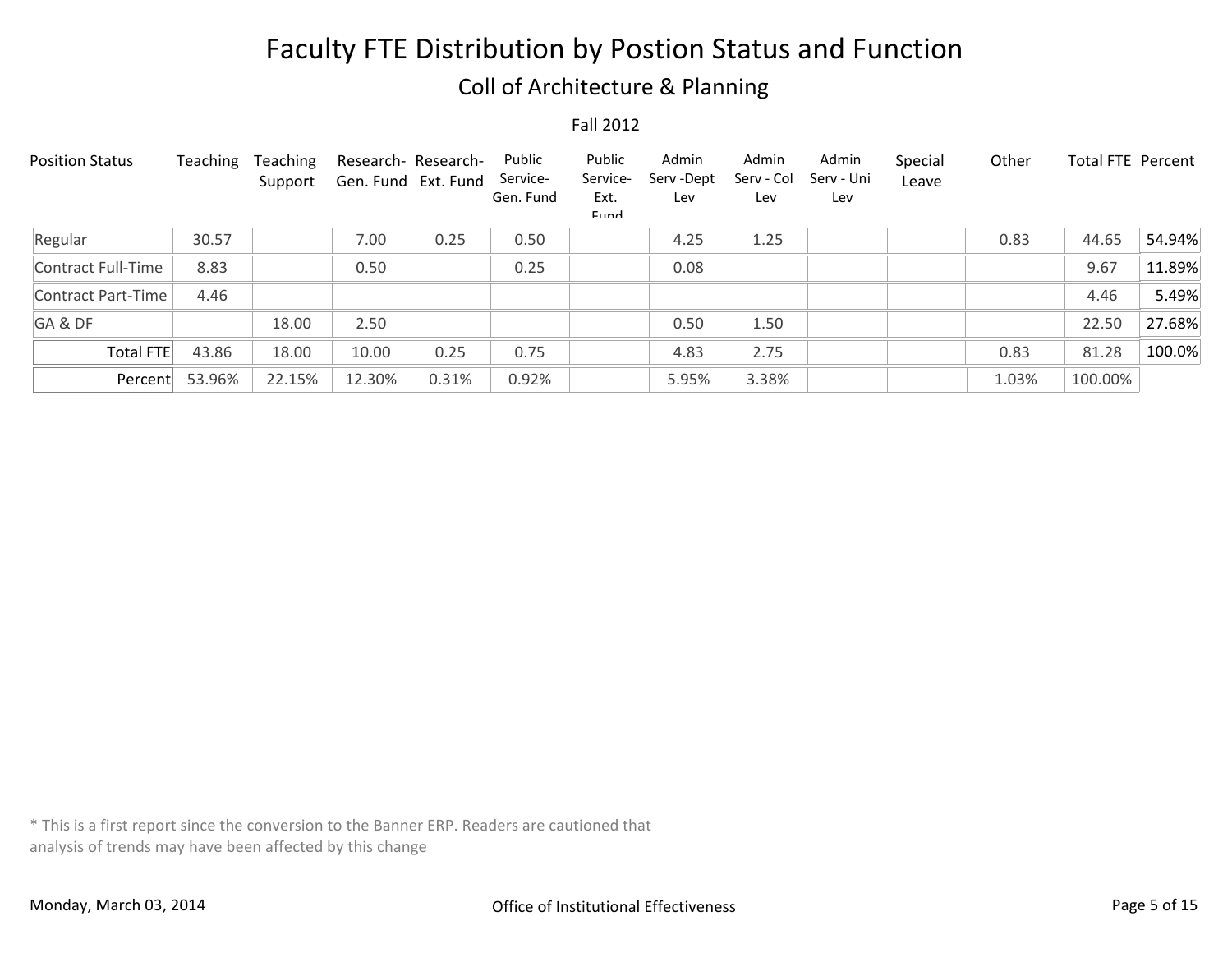## Coll of Comm Info & Media

#### Fall 2012

| <b>Position Status</b> | Teaching | Teaching<br>Support | Gen. Fund Ext. Fund | Research- Research- | Public<br>Service-<br>Gen. Fund | Public<br>Service-<br>Ext.<br>$E$ <sub>IIM</sub> | Admin<br>Serv -Dept<br>Lev | Admin<br>Serv - Col<br>Lev | Admin<br>Serv - Uni<br>Lev | Special<br>Leave | Other | Total FTE Percent |        |
|------------------------|----------|---------------------|---------------------|---------------------|---------------------------------|--------------------------------------------------|----------------------------|----------------------------|----------------------------|------------------|-------|-------------------|--------|
| Regular                | 24.54    | 1.08                | 10.63               | 0.38                | 0.25                            |                                                  | 1.75                       | 0.25                       | 1.08                       |                  | 1.54  | 42.21             | 39.35% |
| Contract Full-Time     | 24.42    |                     | 0.25                |                     | 0.75                            |                                                  | 2.25                       |                            | 0.25                       |                  | 2.17  | 30.33             | 28.28% |
| Contract Part-Time     | 10.67    |                     |                     |                     |                                 |                                                  |                            |                            |                            |                  |       | 10.67             | 9.94%  |
| GA&DF                  | 8.98     | 11.07               | 4.00                |                     |                                 |                                                  |                            |                            |                            |                  |       | 24.05             | 22.42% |
| Total FTE              | 68.60    | 12.15               | 14.88               | 0.38                | 1.00                            |                                                  | 4.00                       | 0.25                       | 1.33                       |                  | 3.71  | 107.26            | 100.0% |
| Percent                | 63.96%   | 11.33%              | 13.87%              | 0.35%               | 0.93%                           |                                                  | 3.73%                      | 0.23%                      | 1.24%                      |                  | 3.46% | 100.00%           |        |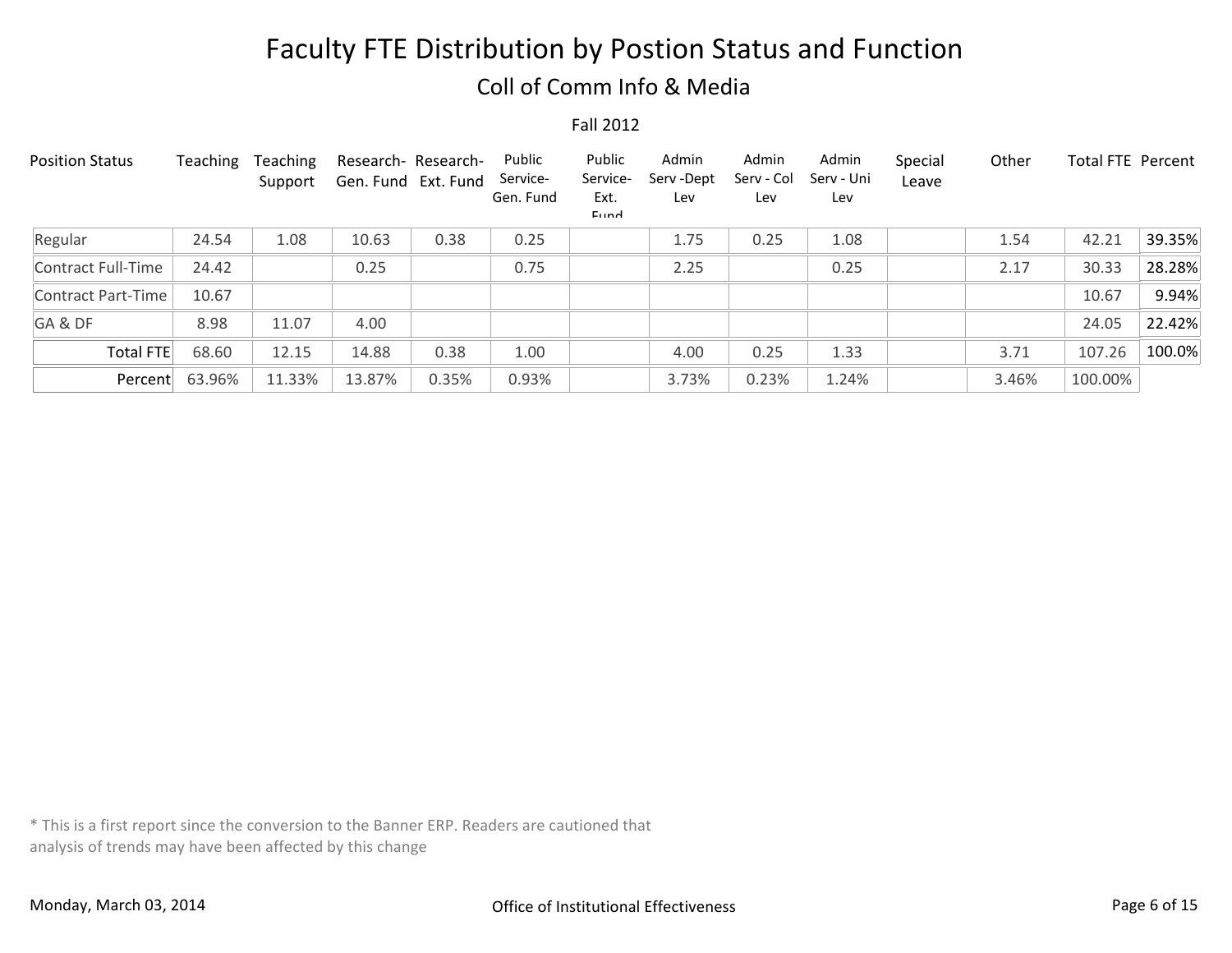## Coll of Fine Arts

#### Fall 2012

| <b>Position Status</b> | Teaching       | Teaching | Support Gen. Fund Ext. Fund | Research- Research- | Public<br>Service-<br>Gen. Fund | Public<br>Service-<br>Ext.<br>Eund | Admin<br>Serv -Dept<br>Lev | Admin<br>Serv - Col<br>Lev | Admin<br>Serv - Uni<br>Lev | Special<br>Leave | Other | Total FTE Percent |        |
|------------------------|----------------|----------|-----------------------------|---------------------|---------------------------------|------------------------------------|----------------------------|----------------------------|----------------------------|------------------|-------|-------------------|--------|
| Regular                | 82.18          | 0.25     |                             |                     |                                 |                                    | 6.95                       | 0.84                       |                            |                  |       | 91.32             | 67.41% |
| Contract Full-Time     | 19.79          |          |                             |                     |                                 |                                    | 0.17                       |                            |                            |                  | 0.50  | 20.46             | 15.10% |
| Contract Part-Time     | 14.19          |          |                             |                     |                                 |                                    |                            |                            |                            |                  |       | 14.19             | 10.48% |
| GA&DF                  | 5.50           | 4.00     |                             |                     |                                 |                                    |                            |                            |                            |                  |       | 9.50              | 7.01%  |
| <b>Total FTE</b>       | 121.66         | 4.25     |                             |                     |                                 |                                    | 7.11                       | 0.84                       |                            |                  | 0.50  | 135.47            | 100.0% |
|                        | Percent 89.81% | 3.14%    |                             |                     |                                 |                                    | 5.25%                      | 0.62%                      |                            |                  | 0.37% | 100.00%           |        |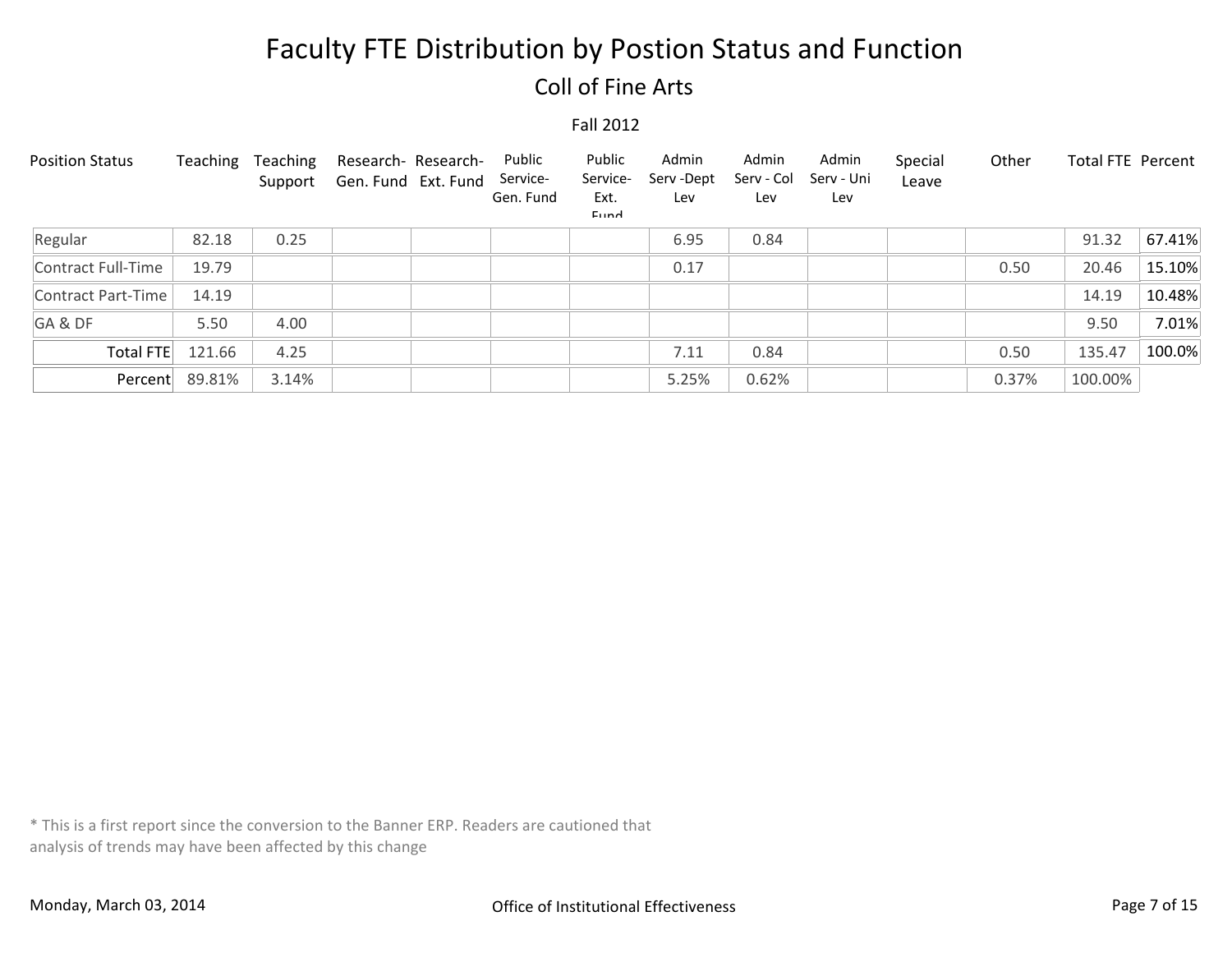### Coll of Sciences & Humanities

Fall 2012

| <b>Position Status</b> | Teaching | Teaching<br>Support | Research-Research-<br>Gen. Fund Ext. Fund |       | Public<br>Service-<br>Gen. Fund | Public<br>Service-<br>Ext.<br>Eund | Admin<br>Serv -Dept<br>Lev | Admin<br>Serv - Col<br>Lev | Admin<br>Serv - Uni<br>Lev | Special<br>Leave | Other | <b>Total FTE Percent</b> |        |
|------------------------|----------|---------------------|-------------------------------------------|-------|---------------------------------|------------------------------------|----------------------------|----------------------------|----------------------------|------------------|-------|--------------------------|--------|
| Regular                | 169.34   | 0.50                | 44.40                                     | 3.25  | 1.25                            |                                    | 12.97                      | 0.75                       | 0.25                       | 3.50             | 19.27 | 259.63                   | 53.13% |
| Contract Full-Time     | 123.28   |                     | 0.08                                      |       |                                 |                                    | 1.00                       | 0.50                       |                            |                  | 2.42  | 127.28                   | 26.04% |
| Contract Part-Time     | 30.58    | 0.25                |                                           |       |                                 |                                    | 1.25                       |                            |                            |                  |       | 32.08                    | 6.56%  |
| GA&DF                  | 14.88    | 35.66               | 10.62                                     | 1.25  | 0.33                            |                                    | 1.00                       |                            |                            |                  | 0.46  | 69.71                    | 14.26% |
| <b>Total FTE</b>       | 338.09   | 36.41               | 55.10                                     | 4.50  | 1.58                            |                                    | 16.22                      | 1.25                       | 0.25                       | 3.50             | 22.14 | 488.70                   | 100.0% |
| Percent                | 69.18%   | 7.45%               | 11.27%                                    | 0.92% | 0.32%                           |                                    | 3.32%                      | 0.26%                      | 0.05%                      | 0.72%            | 4.53% | 100.00%                  |        |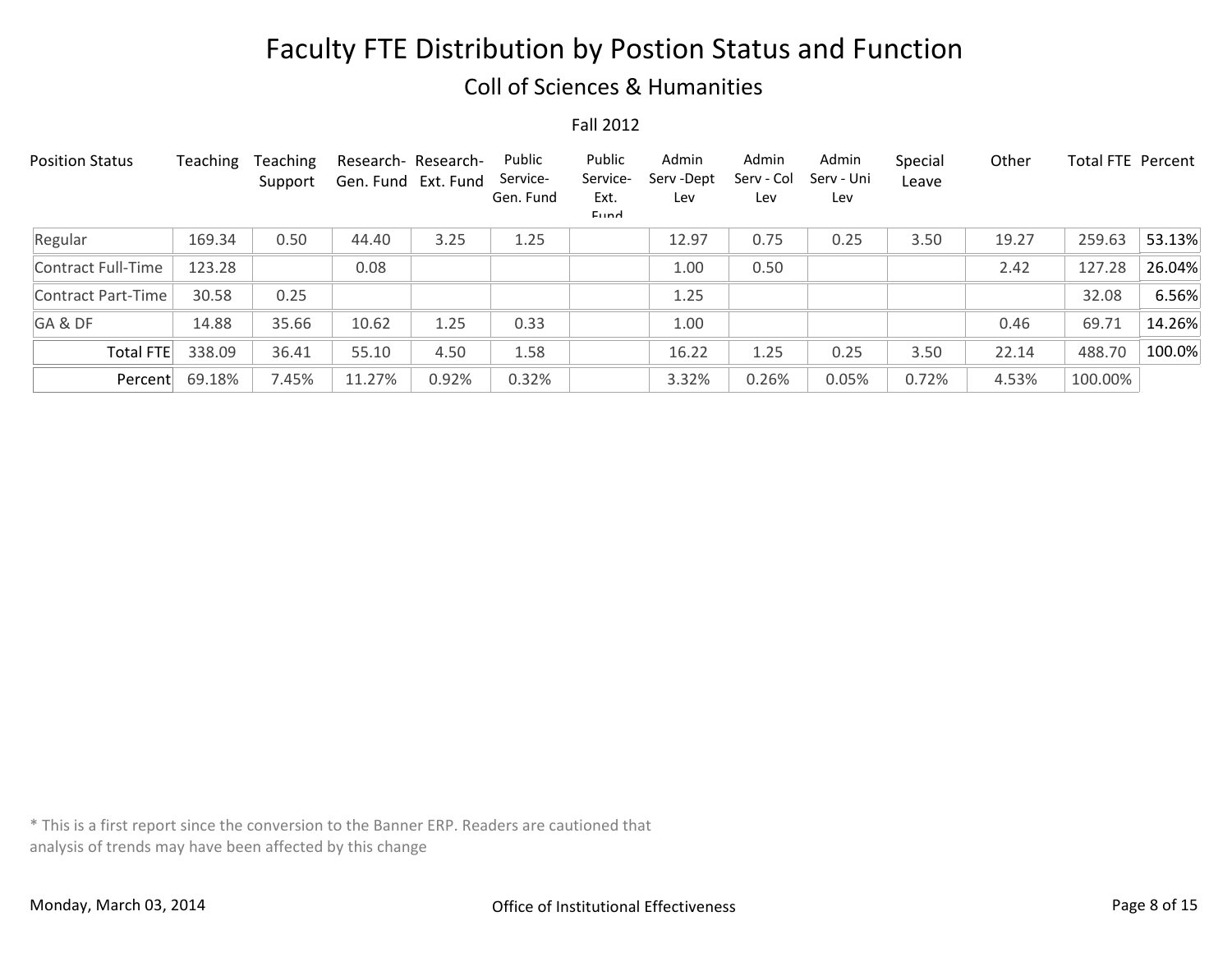## Miller Coll of Business

#### Fall 2012

| <b>Position Status</b> | Teaching       | Teaching<br>Support | Gen. Fund Ext. Fund | Research- Research- | Public<br>Service-<br>Gen. Fund | Public<br>Service-<br>Ext.<br>Eund | Admin<br>Serv -Dept<br>Lev | Admin<br>Serv - Col<br>Lev | Admin<br>Serv - Uni<br>Lev | Special<br>Leave | Other | Total FTE Percent |        |
|------------------------|----------------|---------------------|---------------------|---------------------|---------------------------------|------------------------------------|----------------------------|----------------------------|----------------------------|------------------|-------|-------------------|--------|
| Regular                | 46.00          |                     | 15.71               | 0.42                |                                 |                                    | 1.63                       | 0.38                       |                            |                  | 1.63  | 66.25             | 69.01% |
| Contract Full-Time     | 14.50          |                     |                     |                     |                                 |                                    |                            |                            |                            |                  | 0.25  | 14.75             | 15.36% |
| Contract Part-Time     | 4.50           |                     |                     |                     |                                 |                                    |                            |                            |                            |                  |       | 4.50              | 4.69%  |
| GA&DF                  |                | 10.50               |                     |                     |                                 |                                    |                            |                            |                            |                  |       | 10.50             | 10.94% |
| <b>Total FTE</b>       | 65.00          | 10.50               | 15.71               | 0.42                |                                 |                                    | 1.63                       | 0.38                       |                            |                  | 1.88  | 96.00             | 100.0% |
|                        | Percent 67.71% | 10.94%              | 16.36%              | 0.43%               |                                 |                                    | 1.69%                      | 0.39%                      |                            |                  | 1.95% | 100.00%           |        |